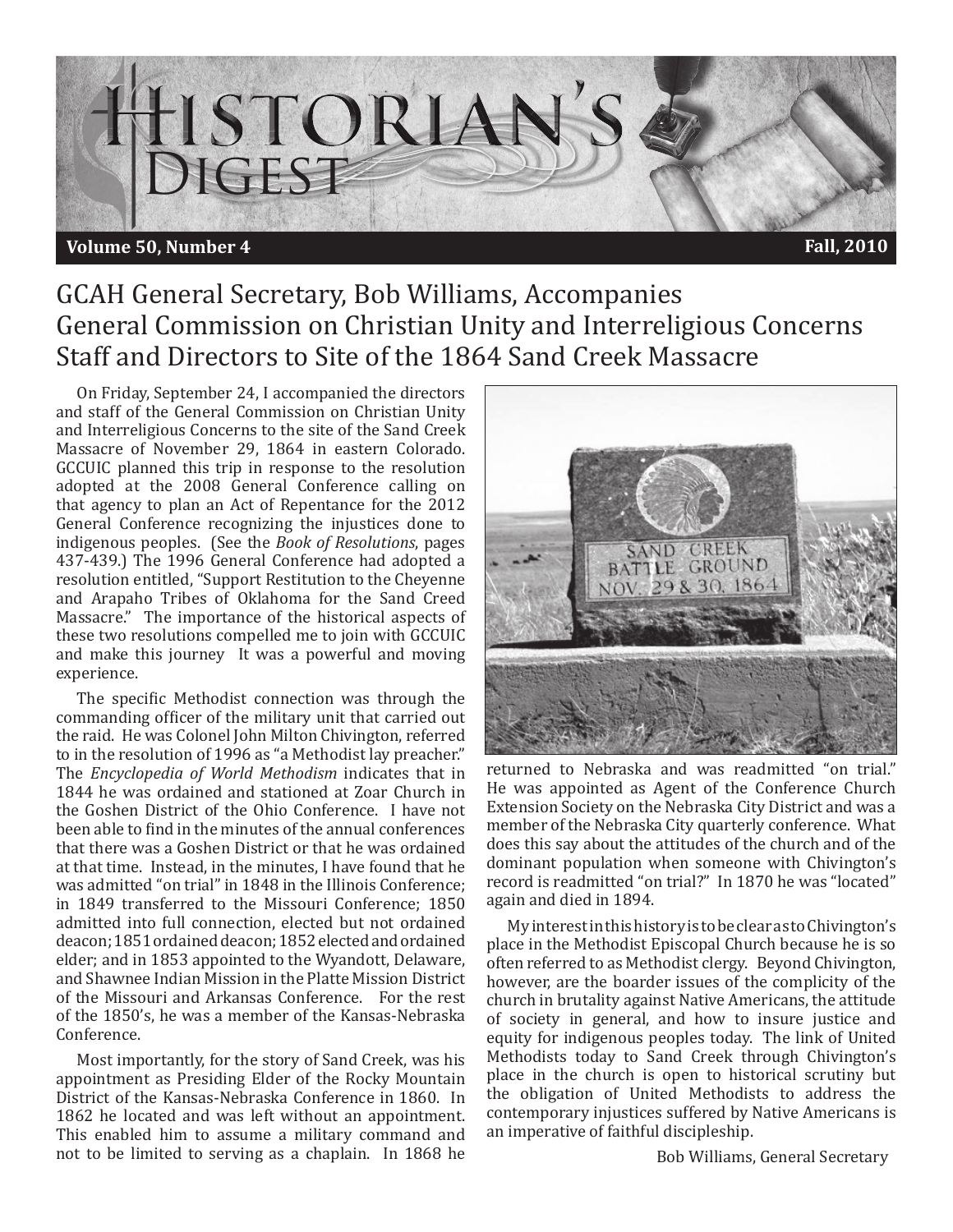#### **Historical Society of the UMC**

Ł

۸J

Dan Swinson, President 223 North Emerson Street Mt. Prospect, IL 60056-2509 djswinson@wowway.com

Jim Morris, Vice President 1103 Joshua Avenue Creston IA 50801 641-782-2715 mjmorris\_jm@hotmail.com

Barbara Essen, Secretary P.O. Box 655 Pomeroy, WA 99347 509-843-1212 (h) bessen@peoplepc.com

Charles Yrigoyen, Treasurer 950 Willow Valley Lakes Dr., #I-106 Willow Street PA 17584-9663 717-464-3276 jyrigoyen@cs.com

Patricia J. Thompson, Editor P. O. Box 538 Morrisville VT 05661 802-888-2185 pajt8817@aol.com

Philip Lawton, Membership Secretary P. O. Box 247 Felton DE 19943 philip.lawton@verizon.net

> Program Committee: Carol Roszell croszell@txwes.edu

Linda Schramm lars@greatlakes.net

Rob Sledge rsledge@mcm.edu

Chris Shoemaker brothershoe@zebra.net

Please send address changes to Phil Lawton. Editorial correspondence should be directed to Pat Thompson. The deadline for submissions for the next issue is January 15, 2011.

*Historian's Digest is published quarterly by the Historical Society of the United Methodist Church.* 

## Letter from the President

When you receive this issue of *Historian's Digest*, we will be around or past the Christmas season. At some point, you may hear/have heard a setting of Longfellow's single foray into Christmas poetry, "I Heard the Bells on Christmas Day." We could hear, in our mind's ear, a bell choir and the "old familiar carols" they would play. Or would they?

Longfellow wrote his poem in 1864. A visit to the 1856 *Methodist Collection of Hymns and Tunes* finds fifteen hymns on the Incarnation and Birth, dominated interestingly not only by Charles Wesley but also James Montgomery (1771-1854), a remarkable Moravian/Methodist/Anglican poet/editor/controversialist (Gealy, Lovelace, Young, *Companion to the Hymnal*, pp 621-2). Of the fifteen, only three are in the current United Methodist hymnal: Montgomery's "Angels From the Realms of Glory," Wesley's "Hark the Herald Angels Sing," and Tate and Brady's "While Shepherds Watched Their Flocks." Of these, only one is to a tune we would associate with Christmas.

Tate and Brady's "While Shepherds" is set to "Christmas," adapted by James Hewitt from an aria from Handel's opera *Siroe* (1728). Montgomery's "Angels" is set to "Happy Zion," which is no longer familiar. Wesley's "Hark the Herald Angels" is set to "Hendon" (which we know as "Take My Life and Let It Be"). William Cumming's adaptation of Felix Mendelsshon's Lied (No. 2), from his *Festgesang* (1840) in celebration of the invention of printing, was only applied to "Hark" in 1855.

We do not know if Methodists hymnodists knew that Mendelssohn considered the "soldierlike and buxom motion of the piece" better suited to a "national and merry subject," and that it would "*never* do to sacred words" (McCutchan, *Our Hymnody*, p. 120), but we do know that it took a few years for the tune we now associate with "Hark the Herald Angels" to appear in Methodist hymnals. Thus, if a Methodist Episcopal/United Methodist Christmas celebration met around the 1856 *Hymnal* under Longfellow's bells, it would be a one tune concert.

In *The Past Is a Foreign Country*, Lowenthal reminds us that the past we remember is not the past that was. This imparts a provisional quality to the formulations of the past that we call history. It also injects caution and humility into any catalogue of lessons learned and wisdom received. I am grateful to see these qualities generally displayed among historians of Methodism, as well as those who follow the history of Methodism.

At our recent meeting in Seattle, when John Wigger received the Saddlebag Award for his biography of Francis Asbury, he used part of his acceptance speech to praise the AAR panel which responded to his work. He particularly noted Jane Donovan's insights into Asbury's relationship with wealthy Methodists like Henry Foxall and the manner in which her insights adjusted his own view of Asbury's voluntary poverty, which Wigger had drawn largely from Asbury's self portrait. Wigger wrote a definitive biography but recognized that there is yet more to learn about his subject.

Unfortunately, there have always been efforts to marshal an incomplete past to the support of a preferred present. From international conflicts to national politics to matters of race, gender, etc., a past is constructed to serve a present. Certainly historians, and historians of the Methodist families, have played their part in freezing a single view of a single moment to advance an agenda.

Admittedly, it has required debate to adjust icons; to bring Oxford into the discussions of Aldersgate, or Charles Wesley into the formation of the Holy Club, or Hester Ann Rogers and Mary Bosanquet into the ranks of the preachers. However, I would argue that the result is richer, more nuanced,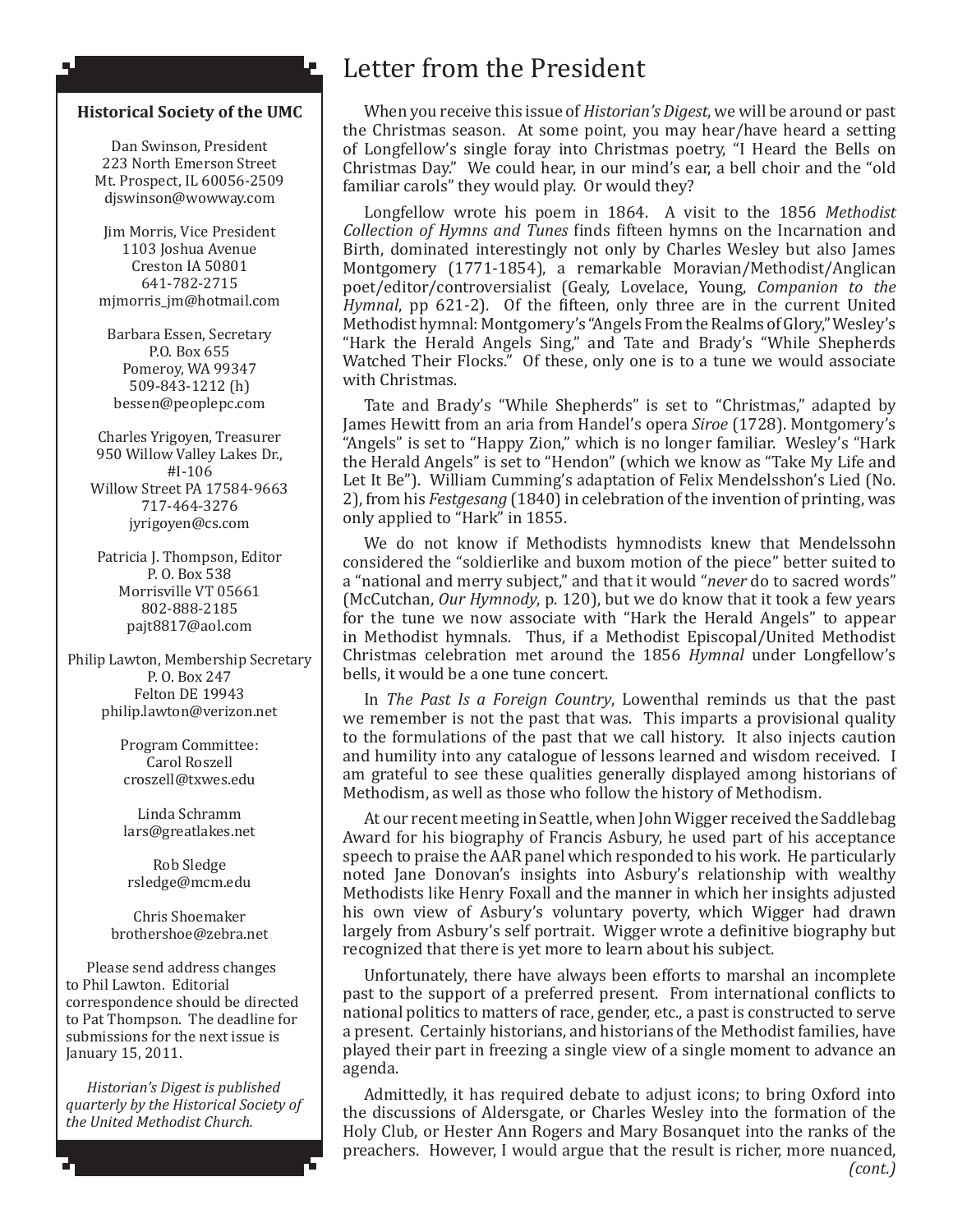### *(letter from the president cont.)*

nearer the "past that was," and more useful to the present.

Our adjustments may pale against those needed in Israeli/Palestinian self portraits, or our own "Christian America" industry, among many others. However, I believe the result would be worth the effort, if only in honesty, if not greater usefulness.

 $\overline{a}$ 

Dan Swinson

# Highlights of the 2010 Annual Meeting of the Historical Society

President Daniel Swinson called together the 2010 Annual Meeting of the Society by lining out the hymn, "Amazing Grace."

Treasurer, Charles Yrigoyen, Jr., presented the 2010 Treasurer's report and the proposed budget for 2011. Both were accepted as presented. However, Yrigoyen reported that due to cash flow concerns he had cashed in our last remaining CD, and if there is not an influx of funds during the next few years, the HSUMC may run out of money. The membership report from Philip Lawton indicated that our membership totals continue to decline. In June 2008, there were 264 members, in June 2009, 263 members, and in July 2010, 255 members. As membership continues to decline, so our income declines, as well.

In an attempt to address some of these issues, it was voted that the President, Daniel Swinson, should appoint a Long Range Planning Committee to develop a 5-year plan for the Society. Members of the Committee include Daniel Swinson, chair, Pat Thompson, Linda Schramm, Jim Morris, Rob Sledge, and Jane Donovan.

Plans for upcoming annual meetings were presented:

- **2011** July 21-24 at Oklahoma City University, in Oklahoma City, OK. This meeting will be held in conjunction with the quadrennial Historical Convocation sponsored by GCAH and will focus on, "United Methodism in a Land of Many Cultures: Native American and Latino History." See the Winter issue of *Historian's Digest* for more information and a registration form.
- **2012** May 14-17 at Gettysburg, PA, hosted by the Northeastern Jurisdictional Commission on Archives and History and the newly formed<br>Susquehanna Conference. The program will Susquehanna Conference. include a presentation on the Spirituality of Abraham Lincoln, the singing of Civil War songs, and presentations on Methodist Episcopal, United Brethren and Evangelical churches in the conference.
- **2013** still to be determined
- **2014** hosted by the North Central Jurisdiction in the Chicago area during the first full week following the 4th of July.

Pat Thompson was approved as the editor of *Historian's* 

*Digest* for the coming year.

The decision was made by the Board to make the Society's web page a link on the GCAH web page so that it can be managed by GCAH staff.

| 2010 HSUMC Treasurer's Report |  |
|-------------------------------|--|
|                               |  |
| Income:                       |  |
| <b>United Methodist</b>       |  |
|                               |  |
| Expenses:                     |  |
|                               |  |
|                               |  |
|                               |  |
|                               |  |
|                               |  |
|                               |  |

Investments in United Methodist Development Fund: June 30, 2009: .......................................................\$14,329.01 (Matures 9/11/12) – liquidated 6/21/10.

## 2012 HUSMC Budget

| Income:   |  |
|-----------|--|
|           |  |
|           |  |
|           |  |
| Expenses: |  |
|           |  |
|           |  |
|           |  |
|           |  |
|           |  |
|           |  |
|           |  |
|           |  |
|           |  |